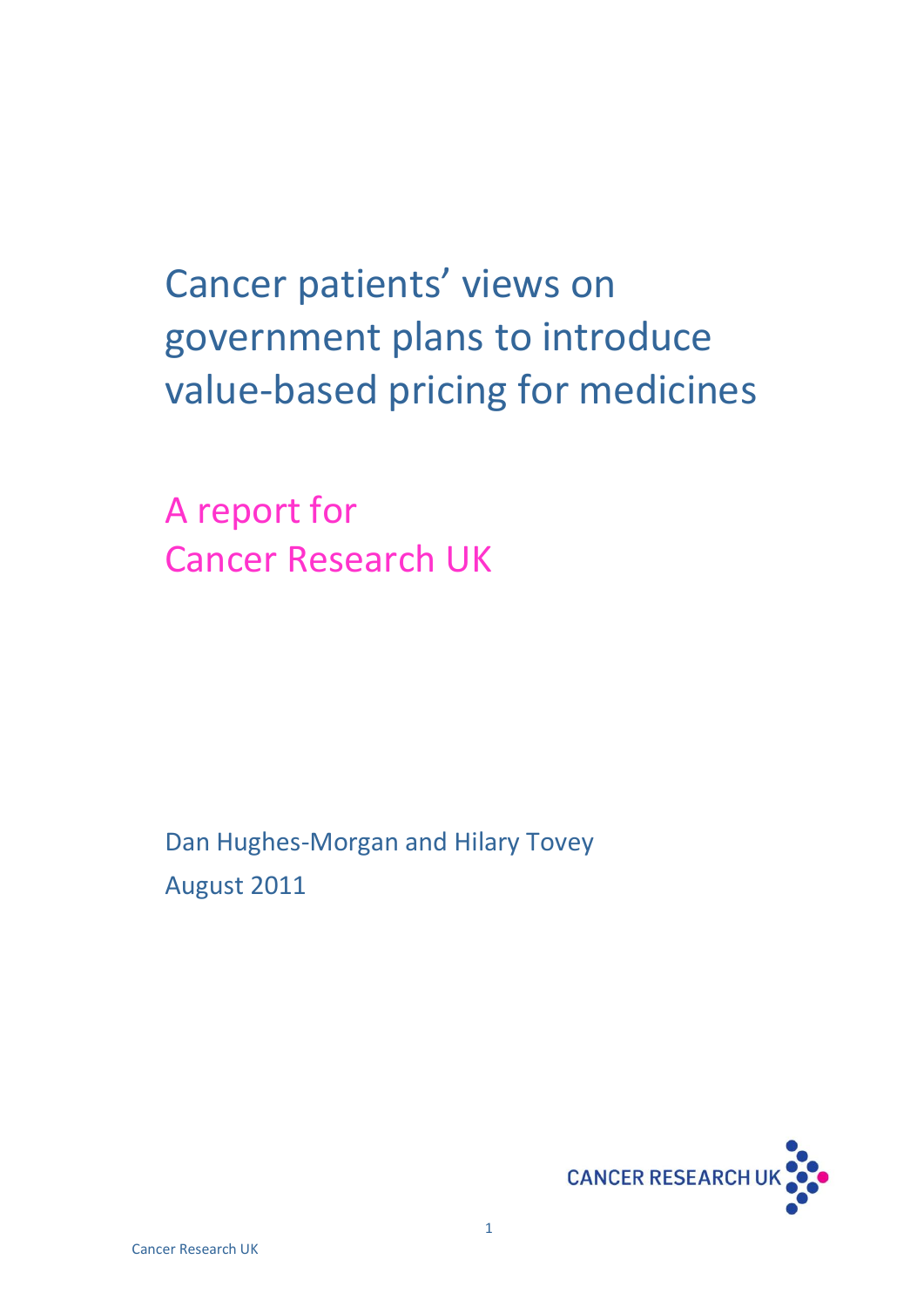## **1. Summary**

In 2014 the Pharmaceutical Price Regulation Scheme, the current mechanism by which the NHS sets the price for all new drugs, will be replaced by a "value-based pricing" scheme. This will impact on the way in which treatments are assessed for use on the NHS. In December 2010 the Government issued a consultation document on how the new system should work. This prompted Cancer Research UK to issue a survey to patients, based loosely around questions asked in the consultation. This survey aimed both to gauge levels of interest amongst cancer patients in changes to pricing mechanisms in the UK, and to understand more about the views of cancer patients on the issues raised.

The survey explored the perceptions of a group of cancer patients – and some of their immediate family – of how they gained access to treatment for their cancer and how this could be improved. It also aims to explore those factors which patients consider to be most important in deciding what treatments should be made available on the NHS.

There were three main findings from this survey:

- 1. Overwhelmingly, **cancer patients believe that the efficacy of the drug being evaluated is either the only or clearly the main factor that should be considered when deciding whether to make a drug available on the NHS**. 67% of respondents felt that cost was not an important factor in deciding which treatment to offer.
- 2. Respondents stated that the most important factor in deciding whether a drug was effective or not was whether it would save lives. However, respondents also placed a strong emphasis on quality of life, with the **majority agreeing that a drug that would improve quality of life was more important than a drug that would extend life**.
- 3. Patients were able to comment generally on the care they had received and what could be done to improve it. Excepting improving efficacy of the treatment itself, by far the most common comment was that for many patients, **being able to continue their life as normally as possible was the most important thing that could be improved about their treatment**. When asked to rank factors that were important to them in how their treatment was delivered, the majority ranked being able to be treated at home as the most important aspect of delivery.

The number and quality of responses received demonstrate that a significant number of cancer patients have an opinion on what is important to them about their treatment. The design of a new system to decide which treatments are made available on the NHS should involve consultation with cancer patients themselves. In this way the Government can ensure that the NHS is providing the kind of service that patients want to see.

Encouragingly, a large majority of patients were satisfied that they received the treatment their doctor recommended. However, a significant minority felt that this was not the case. The Government needs to work hard to ensure that the standard of treatment available on the NHS meets the expectations of doctors and patients alike. Whatever the specifics of a new value-based pricing system, it needs to be implemented with this as its clear goal: to make the highest standard of treatment as available as possible.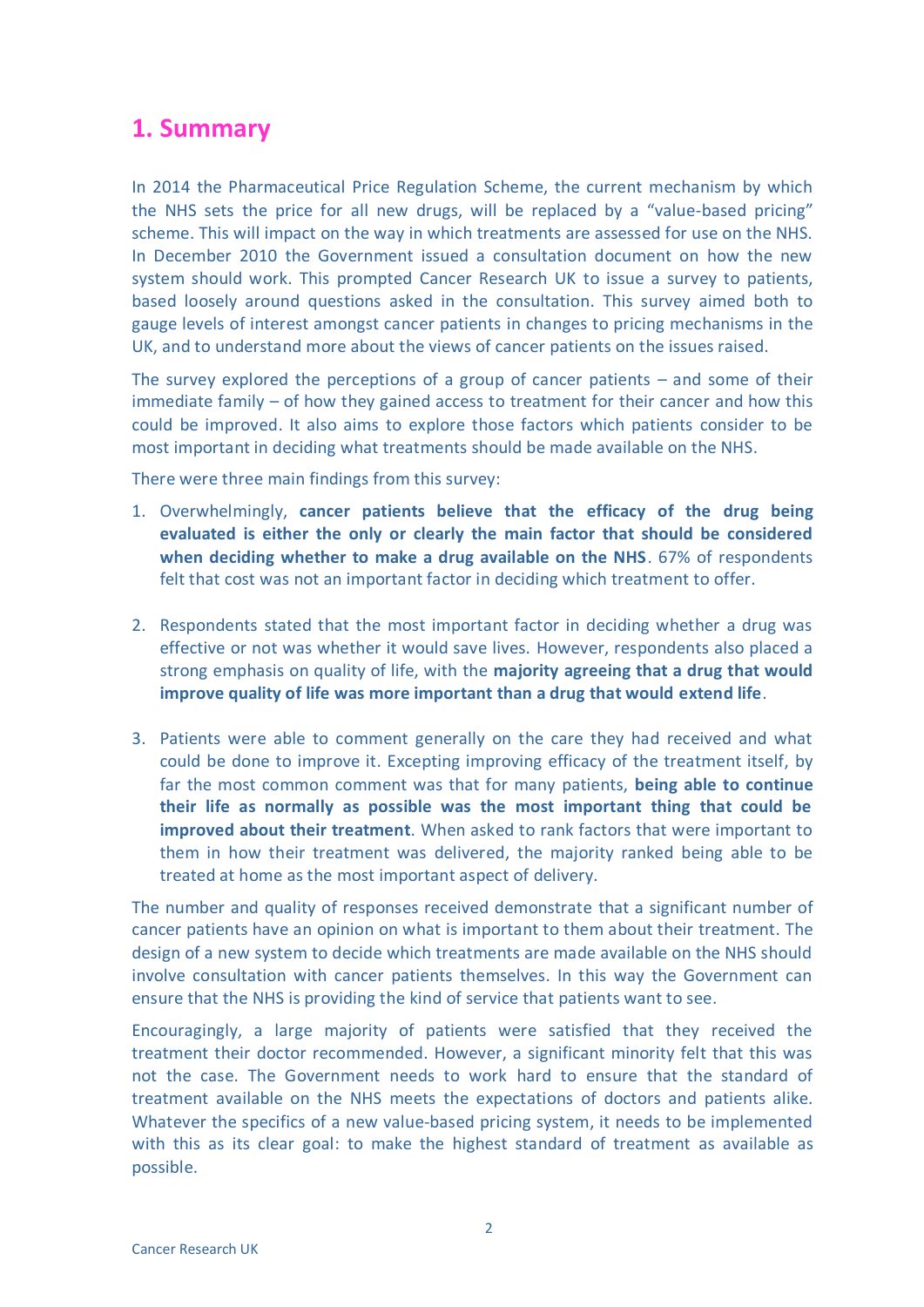# **2. Background**

The Conservative Party manifesto published prior to the 2010 General Election contained a commitment to enable more people to "access the drugs and treatments that would prolong or improve their lives by reforming the way drug companies are paid for NHS medicines". This commitment was carried forward into "The Coalition: Our Programme for Government" in which the Government further elaborated on this by pledging to "reform NICE and [move] to a new system of value-based pricing". The current pricing regime, the Pharmaceutical Price Regulation Scheme (PPRS) expires at the end of 2013, at which point the government intend to move to a new value-based pricing system.

In December 2010, the Department of Health launched a consultation to canvass opinions from a variety of stakeholders on their proposals for such a scheme. This posed questions on how best the value of drugs can be reflected in the pricing system, and how a system can be developed that delivers the best health outcomes for the UK.

Currently NICE makes an assessment of a new drug or treatment through the "technology appraisal process". They do this by considering the economic and clinical evidence and making a recommendation based on whether they consider a drug delivers value for money to the NHS. Since 2009, there has been a certain amount of flexibility built into this system through patient access schemes, which offer discounts or rebates to reduce the cost of drugs to the NHS, and NICE's "end of life" criteria, which take a more lenient approach to drugs targeted to small groups of patients at the end of their lives. These measures have meant that several cancer drugs have been made available to patients that would not otherwise have been. However, there are still some cancer drugs which doctors consider important, and would like to make available to their patients, but which have failed to pass NICE's cost effectiveness test. The level of demand for these treatments can now be measured through applications to the Government's Cancer Drugs Fund, which has been running since October 2010.

The Department's value-based pricing consultation states that the Government wants a new system with a "closer link" between the value a drug offers and the amount of money the NHS pays for it. It has a number of key objectives:

- Improve outcomes for patients through better access to effective medicines
- Stimulate innovation and the development of high value treatments
- Improve the process for assessing new medicines, ensuring transparent, predictable and timely decision-making
- Include a wide assessment, alongside clinical effectiveness, of the range of factors through which medicines deliver benefits for patients and society
- Ensure value for money and best use of NHS resources

The proposed system would include greater flexibility to set cost-effectiveness thresholds based on certain parameters. The Government proposes that the threshold be adjusted to reflect the "burden of illness", to be defined by the severity of the condition and the level of unmet need in treatment of the illness. Value-based pricing will also seek to reflect the "therapeutic innovation and improvement" of products; in essence, a higher threshold or maximum price will be set for drugs which demonstrate a greater improvement relative to existing therapies.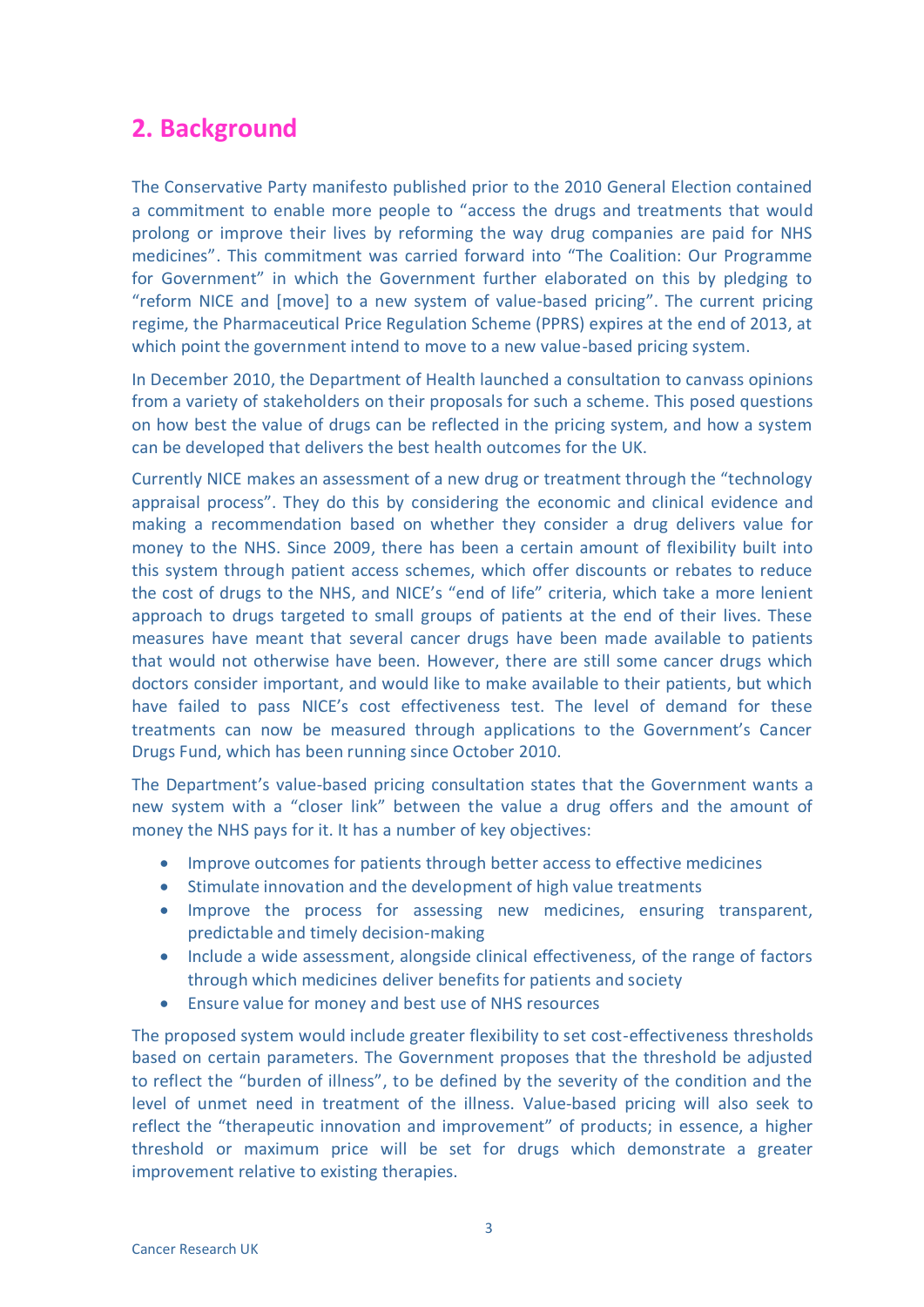The proposals aim to increase patient access to new treatments, both by increasing the value received by the NHS for money spent on new drugs, and by rewarding pharmaceutical companies for investing in "step changes" in treatment rather than more incremental advances. They also hope to focus these advances in the areas where new treatments are most urgently required. The consultation was launched to explore whether other organisations felt the value-based pricing plans have the right goals, and whether the current proposals will meet their stated aims.

Cancer Research UK wants to ensure that the setting of thresholds for treatments is appropriate for cancer patients. We have specific concerns about how the weighting of value will be set and whether, for example, end of life treatments will be given sufficient priority under the system. These drugs can often be expensive and although the extension to life may seem small, it can be significant in terms of the difference that these additional weeks or months of life can make for some cancer patients.

The Department has stated that they will seek to involve patients in the future design of the new value-based pricing scheme. Cancer Research UK believes that this is essential if the system is to truly reflect what constitutes 'value' to patients. This survey aims to demonstrate both that patients are willing participants in this conversation, and that they have clear ideas about how new treatments should be made available to patients on the NHS.

We hope that this survey marks the start of a programme of engagement with different patient groups, including those representing patients with both rare and common cancers, and we look forward to working with the Government and the Department as proposals for a new system of value-based pricing are developed.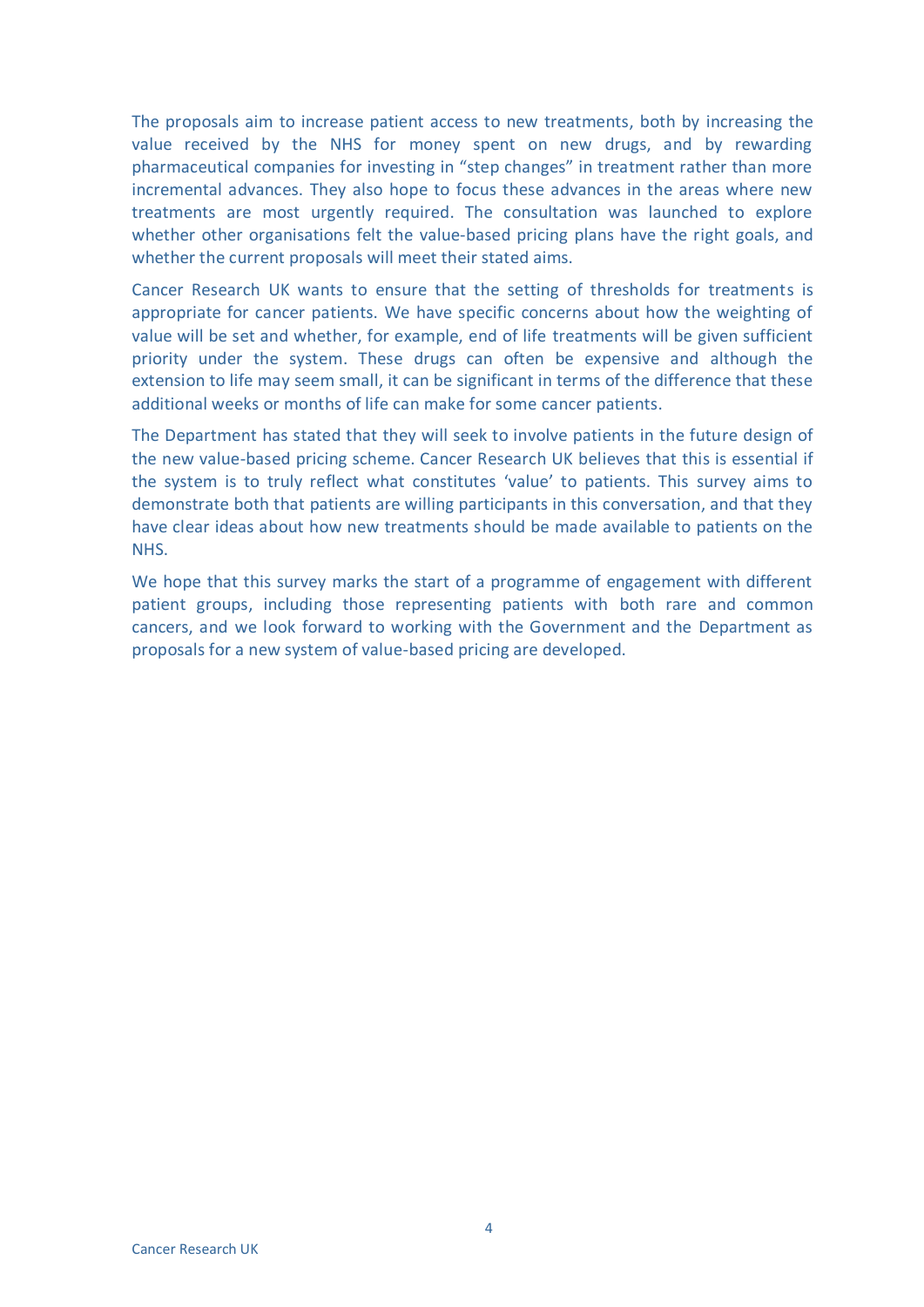# **3. Findings**

The survey was accessible via an internet link for three weeks in April 2011 and distributed to patients through Cancer Network User Involvement Groups across England and their equivalents in Scotland, Wales and Northern Ireland. A link to the survey was also placed on Cancer Research UK's CancerHelp and Cancer Chat websites. 147 responses were received in total, spread across a broad age range and with a good distribution across all areas of the UK. 72% of respondents were women and, as might be expected, the ages of respondents were weighted heavily towards the older end of the scale.

By far the most common cancer suffered by respondents was breast cancer with 37 incidences amongst the respondents. The most common stages of cancer for respondents were stages 2 and 3.

Overall, the overwhelming majority of respondents felt they had been able to access the cancer treatment their doctor thought they needed. However, a significant minority of 13% (20 respondents) didn't feel this, for a variety of different reasons.



Of those who didn't feel they were able to access the treatments they needed, four people felt drugs or other treatments should or could have been offered that weren't, either because they're not available on the NHS or because they felt other, cheaper, less effective courses of treatment were offered first. There were also some negative comments from people who had been passed around consultants, who had needed to change their consultant during treatment, or who were not happy with their consultant due to perceived or real incompetence.

Communication appears to be part of the issue here, with one respondent saying "the strict answer to the above question is 'yes' because I got the best medical treatment that [*my hospital*] could offer. However getting information about my illness was and is difficult."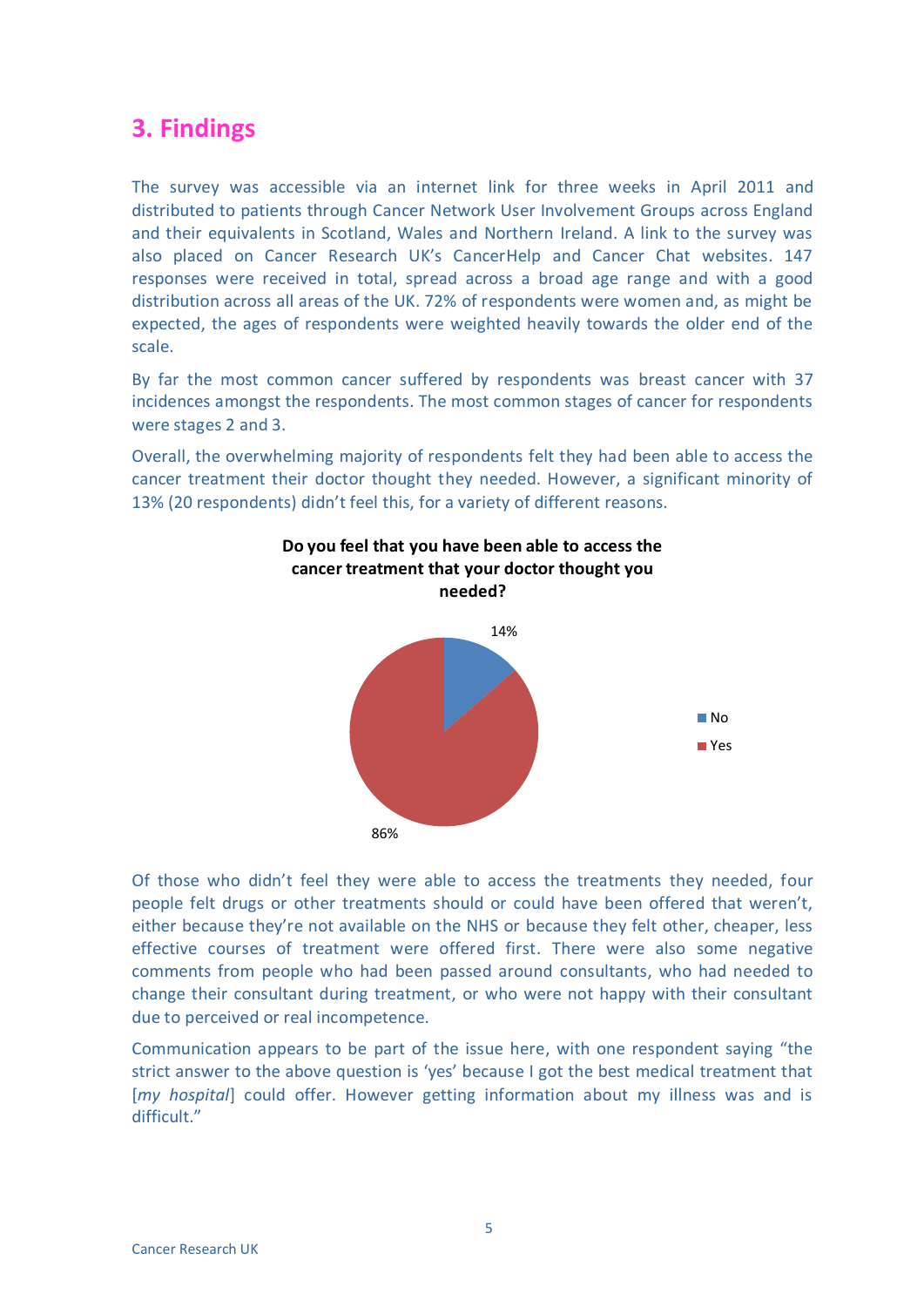There was one comment from a patient who was only offered a drug through a controlled clinical trial, which offered a 50:50 chance of receiving the drug. A few respondents noted they were disappointed by the lack of options available – although this may reflect a lack of viable alternatives for their particular cancer.

#### **Quality of Life**

31% of respondents agreed that a treatment that improves the quality of life is more important than one which might help you live longer, with a further 26% slightly agreeing with this statement. Only 10% disagreed, as well as a further 10% who slightly disagreed.



### **Breadth of Impact**

52% of respondents agreed or slightly agreed that it is more important to spend money on treatments that will help many people rather than a small number of people. Many of those who disagreed commented that just because someone has a rarer cancer doesn't mean they should be discriminated against when it came to receiving treatment for their disease.



**It is more important to spend money on treatments that can help many people, instead of treatments that will only help a small number of people**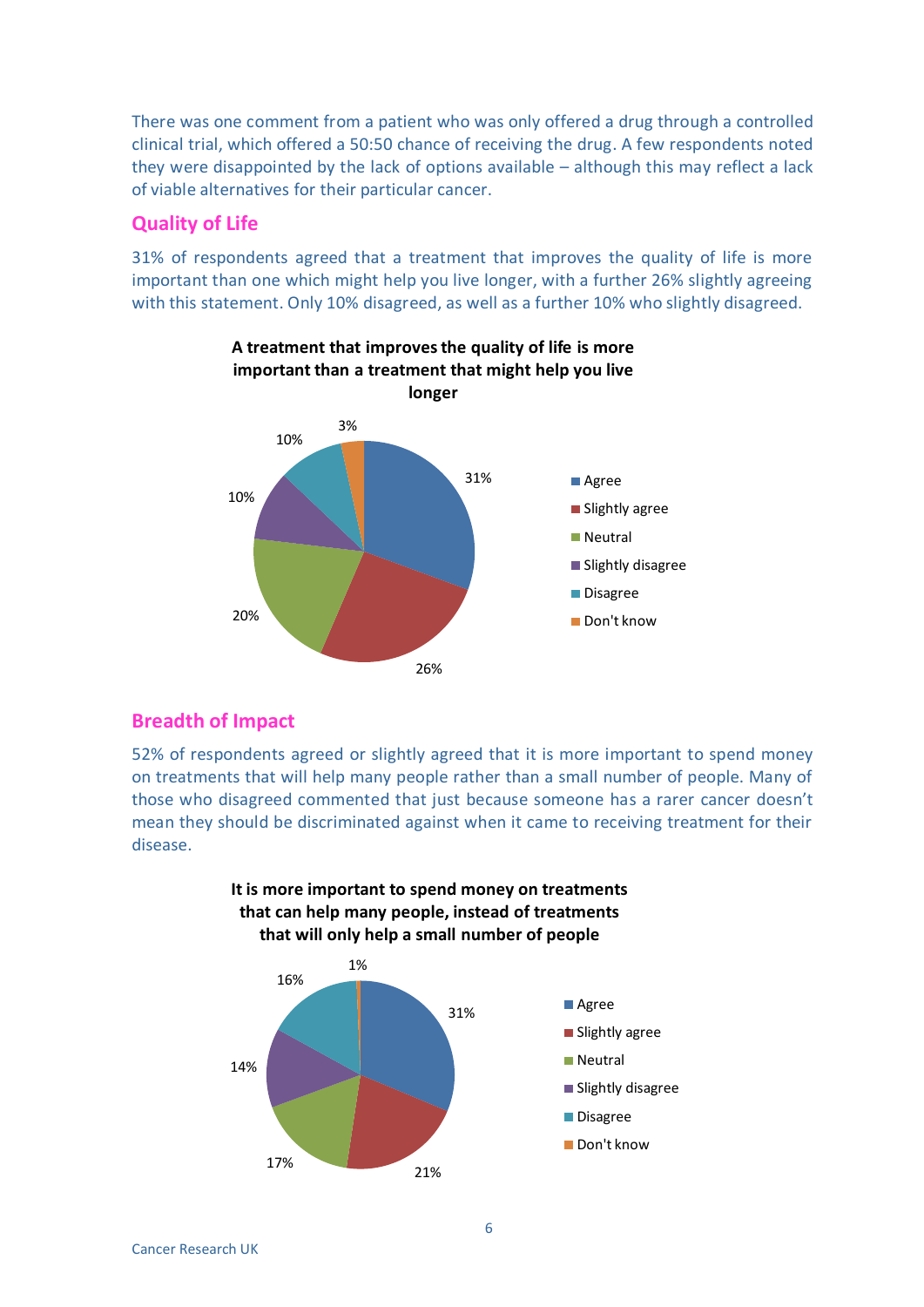The majority of respondents (72%) agreed or slightly agreed that it is important that the treatment they are offered has been proven to work for their cancer. However there were some comments that if other treatments have failed, it should be possible for patients to receive treatments which are not proven in an attempt to successfully treat the cancer.

#### **Cost**

As might be expected, 60% of respondents disagreed that cost is an important factor for doctors to consider when deciding on treatment. Only 9% of respondents agreed, although an additional 18% 'slightly agreed' with the statement. There were many comments such as "what price is someone's life worth?" and "treatment should be decided on benefit to the patient not according to cost."



**The cost to the NHS is an important factor for doctors to consider when deciding upon treatment**

Comments from those who agreed or slightly agreed that cost was an important factor were mostly pragmatic about the NHS not having an infinite amount of money. There was general agreement that the efficacy of any treatment should be the first criterion on which a funding decision should be based. There were several people who cited the difficulty in balancing the "greatest good for the greatest number" with the value of an individual life as a reason why cost needed to be taken into account in a situation where resources are finite. However, these responses also recognised that it was important that decisions are not made purely on the basis of cost.

There were also several respondents who felt that cost was important, but that treatments for potentially life threatening illnesses should be prioritised very highly over other conditions, for example:

"We do need to consider cost but I can't agree with people getting breast reductions for example, when cancer treatment is refused."

#### **The most important effect of a treatment**

Overwhelmingly, people ranked the fact that a treatment was life saving as the most important factor in treatment. Life saving treatment received 82% of first choice votes, over the other statements.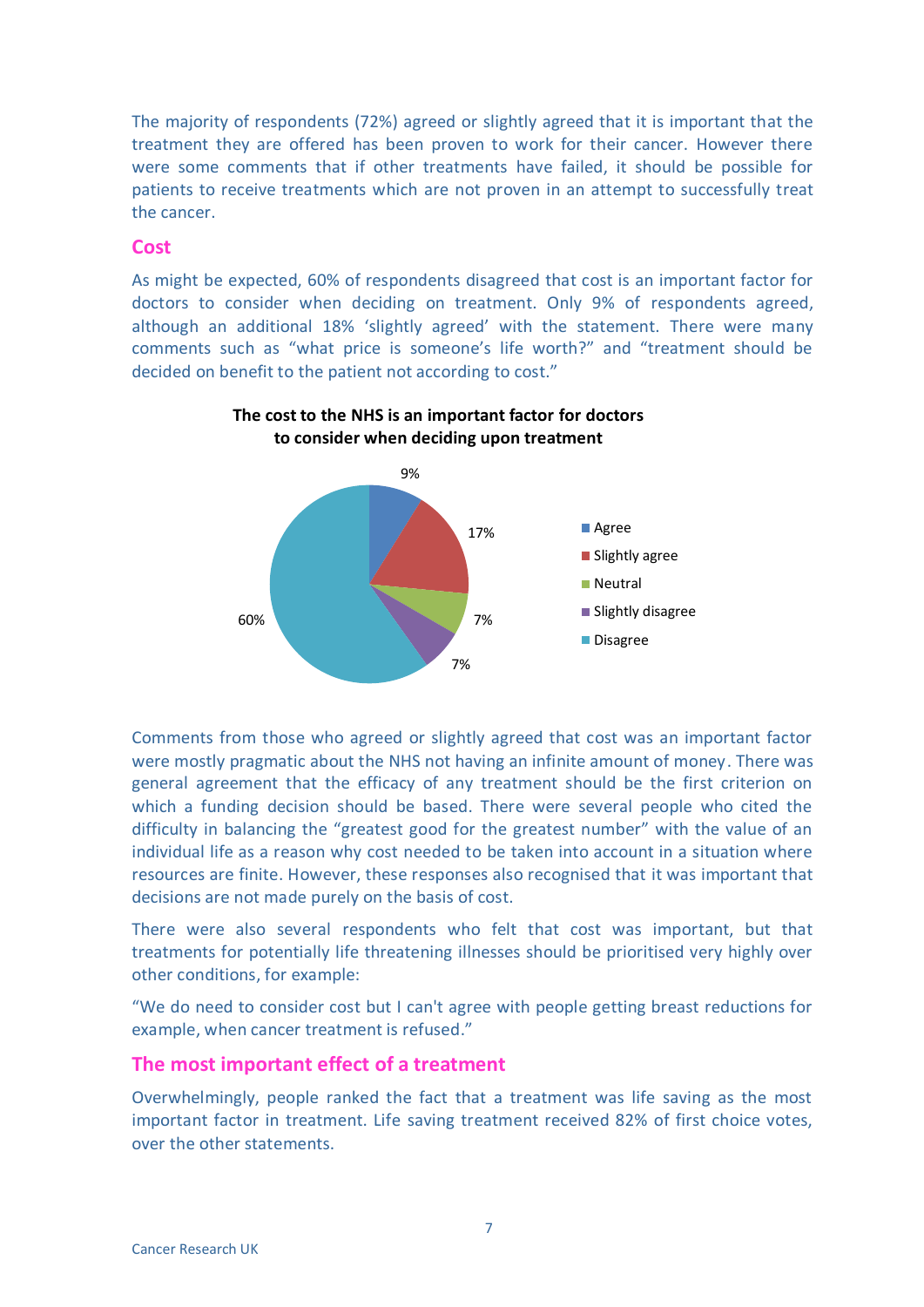

#### **The most important effect of a treatment ranked 1-4**

Improving quality of life was the second most popular option, closely followed by life extending treatment, with protection from side effects in the future receiving 66% of last place votes.

The closeness between the quality of life and life extending options in this question is in contrast to the heavy split in favour of quality of life earlier in the survey.

### **Preference for treatment methods**

Having established that the fact a treatment is life saving is the single most important aspect of a treatment, respondents were then asked to rank in order of preference five statements describing what value they attributed to the method by which a treatment is given.



#### **Preference for treatment methods ranked 1-5**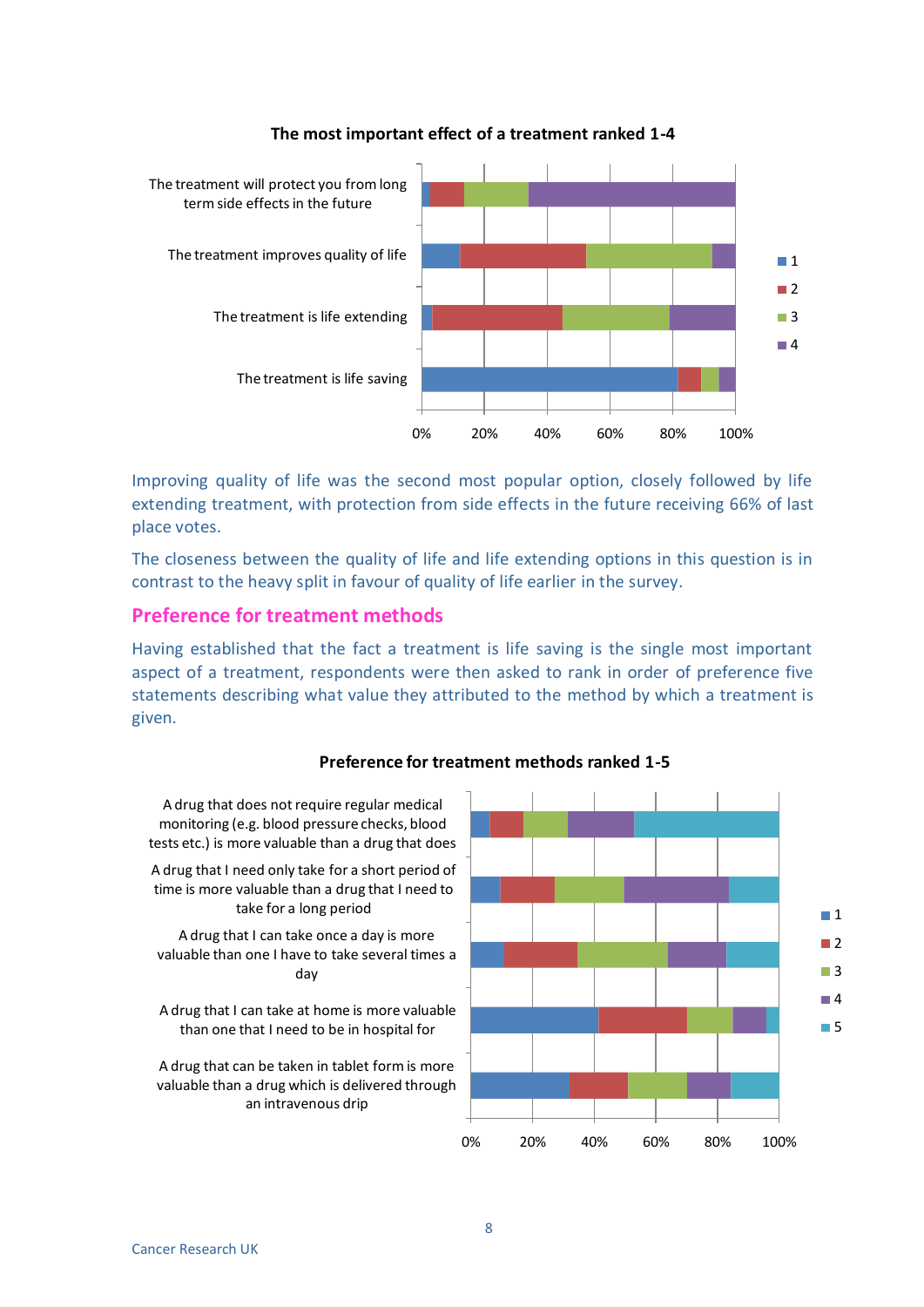Nearly half of respondents ranked being able to take a drug at home as the single most important aspect of treatment, with 32% saying that the fact a drug was available as a tablet rather than intravenously was the most important thing about treatment to them. The amount of medical monitoring required by a certain treatment was ranked by far as the least important factor in treatment, with 47% of last place votes.

#### **Side effects**

Very few people disagreed with the statement that a drug with reduced side effects compared to other drugs is important.



**A drug with reduced side effects compared to other drugs is important.** 

Many people stated that they would put up with any side effects if it meant treatment was successful or life saving – for example, one respondent stated "I am prepared to suffer anything for an effective treatment" and another wrote "if it meant saving my life I would suffer any side effects". However, there were also a few side effects that people did state they wouldn't endure for the sake of treatment. Depression was the most frequently cited of these, for reasons such as "depression affects your drive and determination to recover". Several respondents also said they wouldn't want to suffer hair loss and pain.

The length of time the side effects would be suffered for was important. If side effects would persist beyond their cancer being cured this would be more likely to affect a patient's willingness to undergo treatment. One respondent wrote "permanent mild fatigue is a whole different kettle of fish to a year of extreme fatigue. A mild symptom becomes extreme if it presents long term".

#### **Impact of a treatment**

Respondents were then asked about the value they attach to the impact of a treatment. They were again given four statements to rank in order of importance.

Treatments which increase the amount of time you can be independent was ranked as the most important statement of the four. Whether or not a treatment has a major impact on society was a polarising statement, getting almost as many first place votes as increasing independence, but also receiving the second most last place votes.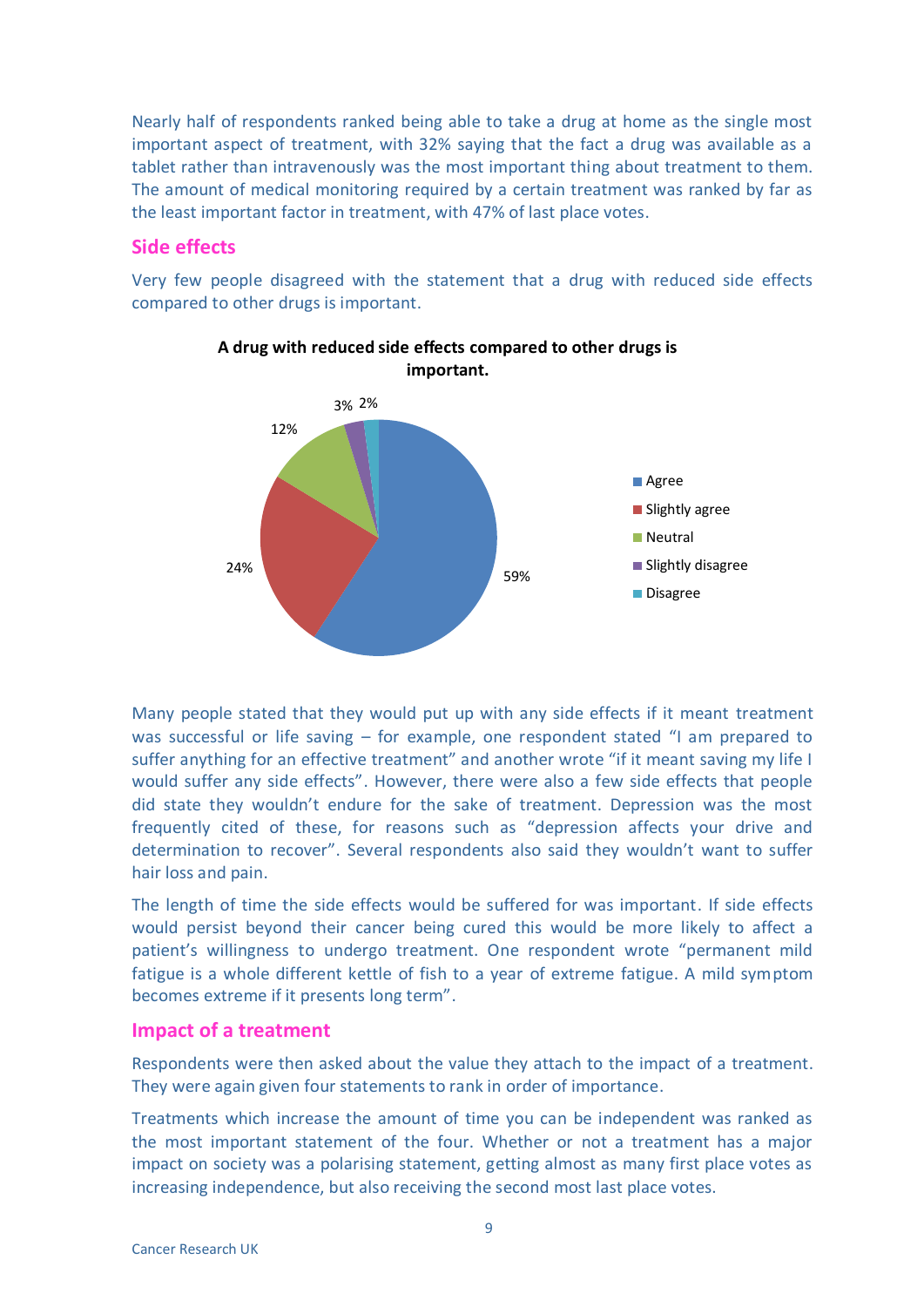It is interesting that this appears in contrast to responses to the earlier question about treatments affecting a large number of people rather than a smaller group.



**Impact of treatment ranked 1-4**

The impact on family was the second or third most important statement for most respondents, but only the most important factor for 16% of people.

#### **General comments about cancer treatment**

Finally, respondents were asked a number of open questions about what was important to them about cancer treatment. The most commonly cited aspect of treatment (other than the treatment itself working) was that it will "prolong life and give good quality of life". There were several comments similar to this.

When asked what they thought would most improve the treatment they had received, several people said that they felt communication between GPs, consultants and patients could be improved.

This echoes a similar finding in the 2010 National Cancer Patient Experience Survey<sup>1</sup> that one in ten people answered that only sometimes, or never: "Did the different people treating and caring for you (such as GP, hospital doctors, hospital nurses, specialist nurses, community nurses) work well together to give you the best possible care".

While the majority of people in our survey felt they had received the care their doctor had recommended, there were still several comments in this section commenting that treatment should be "joined up between various branches e.g. oncology, surgery and GP" and that "better communication between GPs, hospital staff and patient" was important.

Several people also reported long travel times to receive their treatment, and that reducing this would be a major positive step. Similarly, many respondents commented that more could be "done at home to help fit in with the patient".

There were also several people who said they had no problem with their treatment.

 $\overline{a}$ 

 $^1$  National Cancer Patient Experience Survey Programme, 2010 National Survey Report, p.84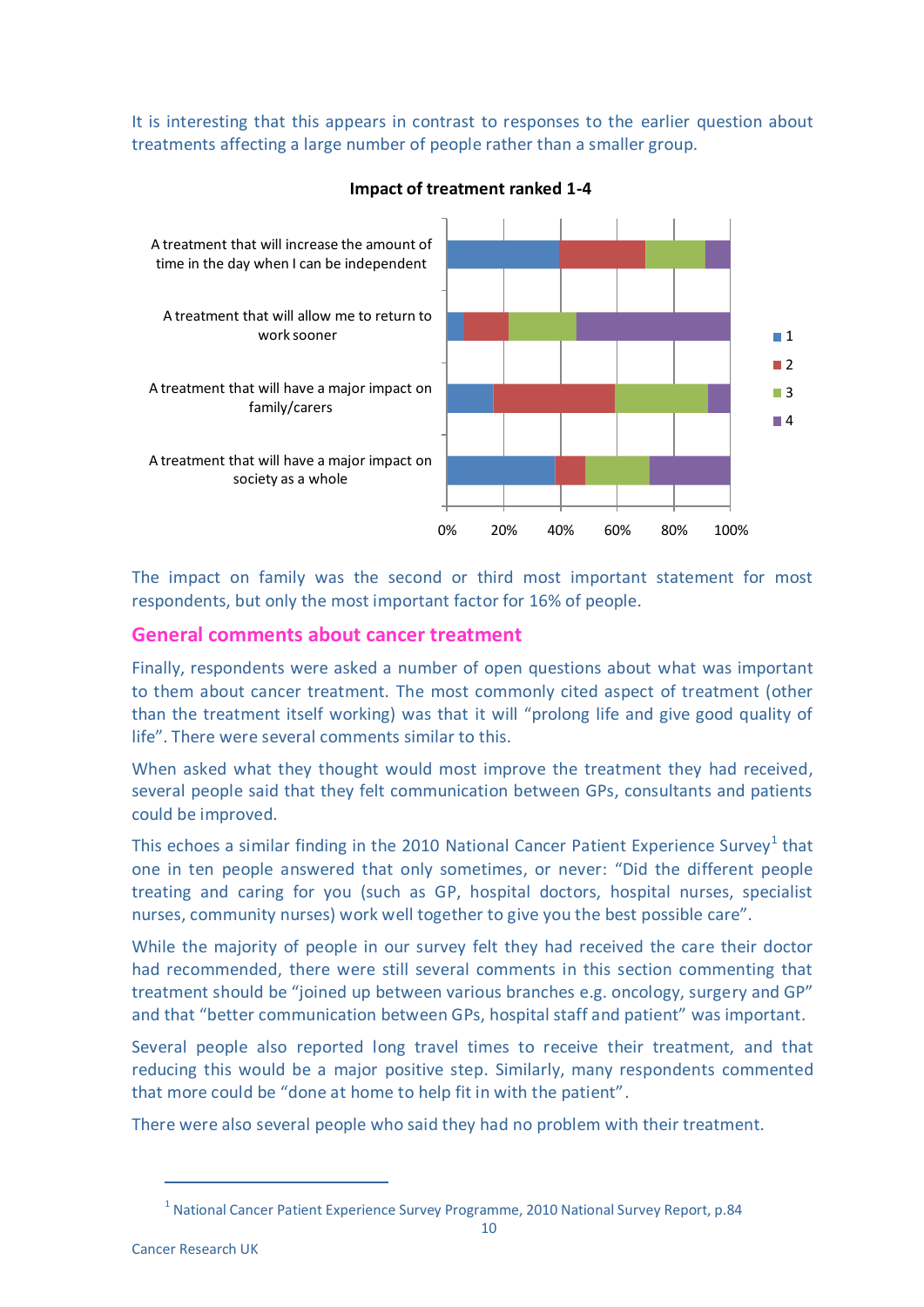It is worth noting that throughout the free comment questions there were several comments that the "postcode lottery" should be abolished, or that it was ridiculous that "a large section of cancer patients are discriminated against" because they can't receive a treatment in one area of the country compared to another. This demonstrates not only that variations in access to treatment persist, but also the importance that this fear of not being able to access treatment has in dictating public opinion about cancer treatment. It is important that the Government not only ensures that the new system of value-based pricing is properly implemented to ensure that all patients have equal access to treatment regardless of where they live, but also that the impact the changes to drug pricing, and the role of NICE, will have on the availability of treatments is effectively communicated to dispel these fears.

#### **Conclusion**

Although the majority of patients get the treatment they need, access to treatment remains a real concern for many of the respondents. A value-based pricing system will need to address these concerns, whether they are currently justified or not.

The respondents to this survey had clear ideas about what was important to them about their cancer treatment. The independence and quality of life of patients undergoing chemotherapy was a recurring theme throughout the comments in the survey. How to attach a value to these kinds of factors under a value-based pricing system will take careful consideration and consultation with patients.

Similarly, the value afforded by a treatment offering reduced side effects will also need to be considered. The responses to the survey clearly showed that this is an important issue for cancer patients. However, attaching a value to a treatment which may be no more, or only marginally more, effective therapeutically but offers substantial quality of life improvements is not a trivial process.

It is clear from the results of the survey that patients want to be involved in the debate about how drugs are made available and many have strong opinions on the subject. The results also show that the majority of patients do not share the Government's preoccupation with cost effectiveness.

The Government will need to address how they approach this issue, and also take steps to fully and effectively involve cancer patients and their families in the process of shaping the value-based pricing system if they are to realise the ambition of "no decision about me without me".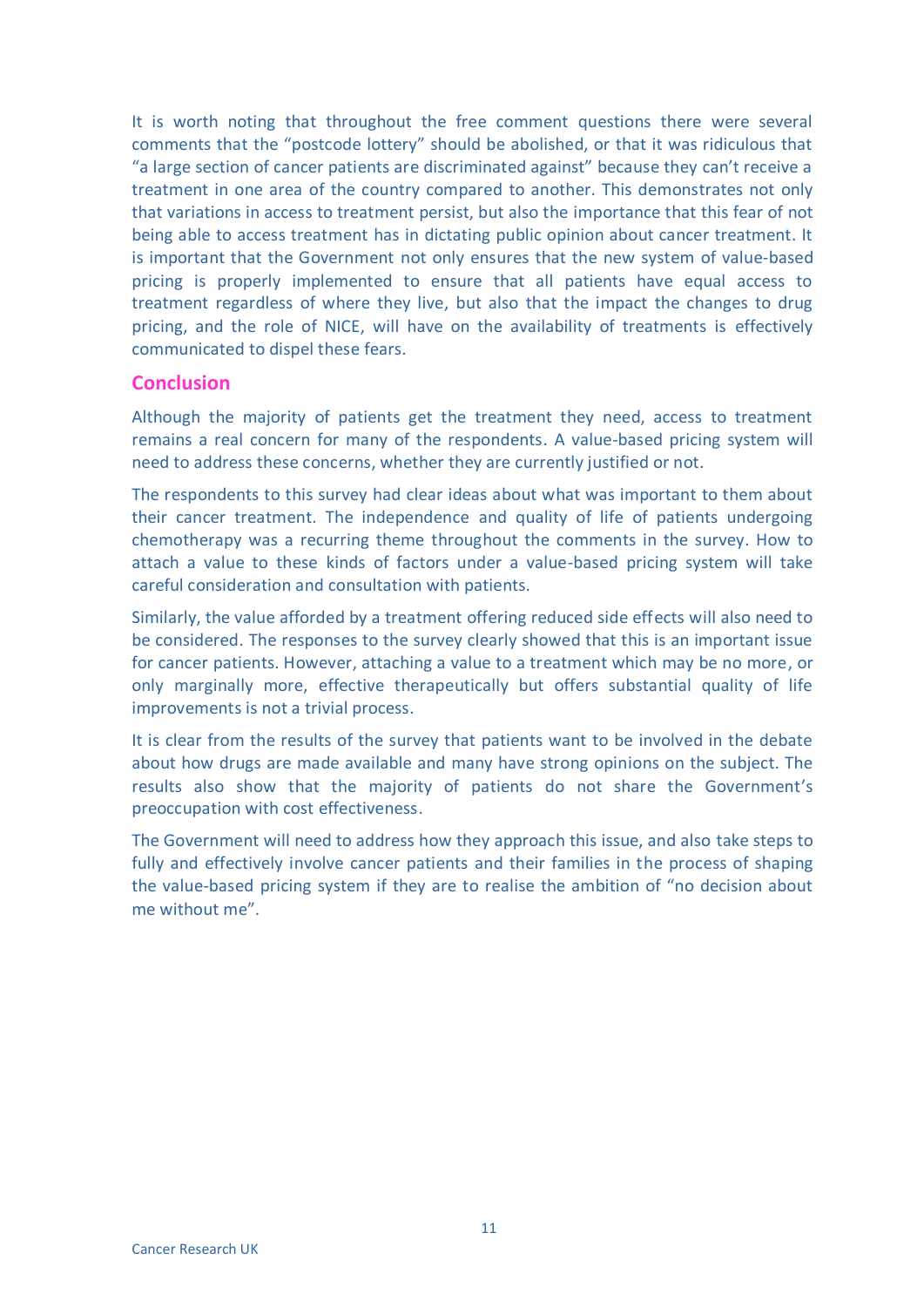# **4. Recommendations**

This survey has not sought to define how a value-based pricing system might be implemented, but rather to inform the process by which this should be defined.

The following recommendations, therefore, address how the Government should go about shaping the value-based pricing system, rather than the shape the finished system should actually take:

- 1. The development of value-based pricing should **actively involve patients** in order to effectively reflect their priorities with regards to treatment. This survey has shown that patients have strong opinions on how new treatments should be prioritised, and in order to ensure maximum value is gained for patients, these views should be fully reflected in the design of the new system.
- 2. The new scheme should be able to take into consideration **other factors that are important specifically to cancer patients**, such as place of administration or side effect profile. These factors are significant to patients undergoing long and arduous programmes of treatment such as chemotherapy, but which may not be adequately accounted for under the "burden of illness" criteria laid out by the Government in the recent consultation.
- 3. More needs to be done to overcome the **perception of a postcode lottery** which spreads fear amongst cancer patients. It is therefore important that assurances are written into the new scheme that value-based pricing will not lead to variations in local availability.
- 4. It is extremely important that, however the new value-based pricing system is designed, **how it will work in practice is effectively communicated to patients**. Many of the comments in this survey show how important patients' perceptions of treatment availability can be. In particular, reassuring patients that they will have access to the treatment they require, and that they will not be denied treatment on the basis of price, will be essential.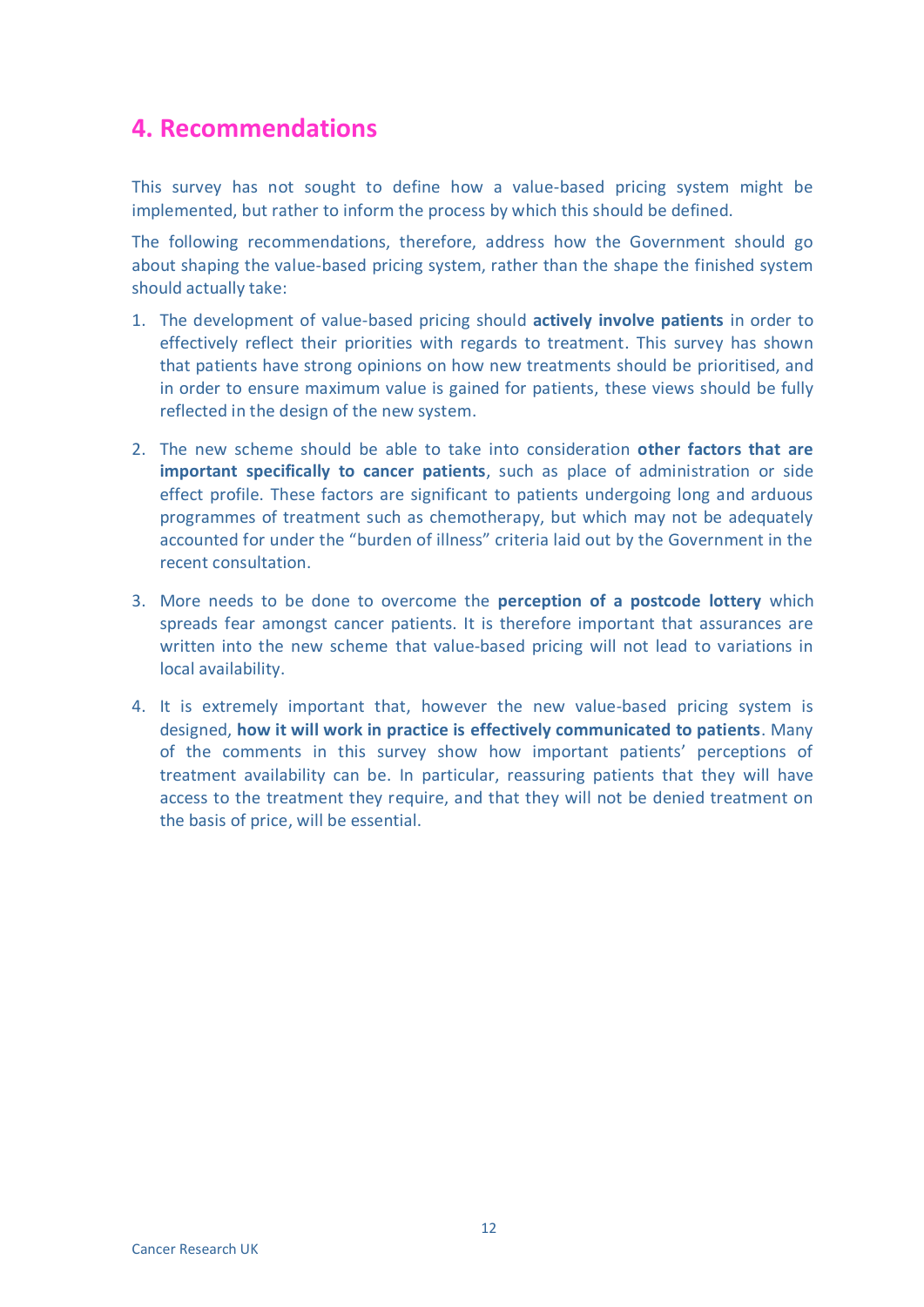# **Appendix – Methodology and Demographics**

This survey was sent out to Cancer Network User Involvement Groups across England, and equivalents in Scotland, Wales and Northern Ireland, via an internet link. It was also posted on Cancer Research UK's CancerHelp and Cancer Chat websites. There were 147 responses in total: 72% female and 28% male. The age range of the respondents was broad, with the largest single group of respondents being 56-65 year-olds. This was not unexpected, as this is the age group with the highest population of cancer patients.



A broad range of different cancer types and stages were captured in this survey. Breast cancer was by far the most commonly reported cancer amongst respondents, as might be expected in a largely female sample, with 37 respondents. It was difficult to accurately compare other cancer types between respondents, as this was a free text field and people were often very specific about their particular cancer type, resulting in many unique entries.



Similarly, the stage of cancer was a free text field, resulting in many different interpretations of the question. Of those who simply listed a stage from 1-4 (the most

#### Cancer Research UK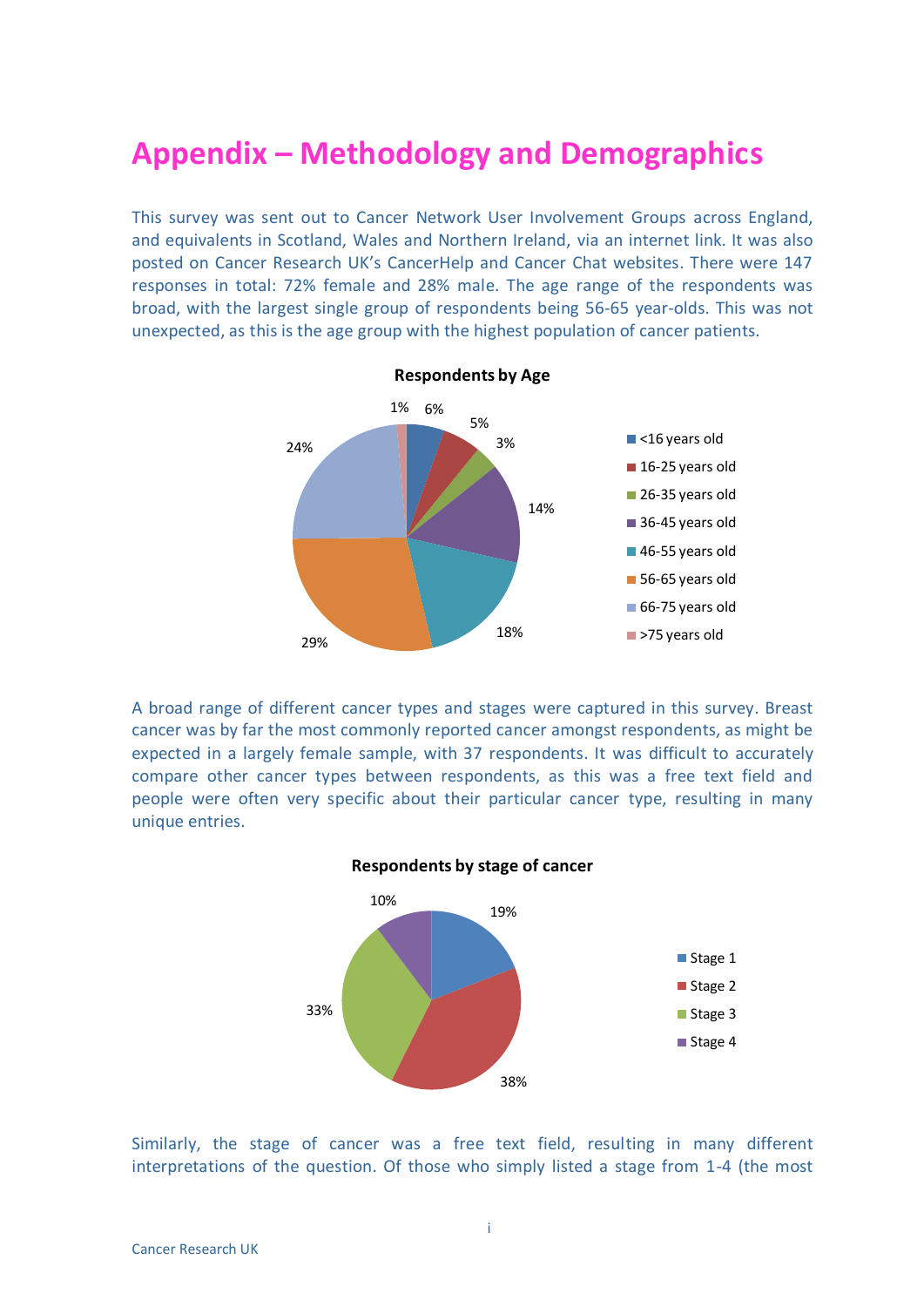easily comparable results), the most common was stage 2 (38%), closely followed by stage 3 (33%).

Respondents came from across the UK, with more than would be expected simply on population level coming from Scotland, Wales and Northern Ireland.



Those respondents living in England were geographically well spread throughout the nation, with the North East of England being the only region with fewer than five responses.



**Respondents by region**

#### **Filtering responses by demographics**

We thought it might be interesting to explore differences in responses when filtered by this demographic information. As one respondent commented "I think that these responses might change depending on [the] type and stage of cancer that someone has personally experienced".

Several of the questions were filtered according to the demographic information to look for patterns. For example, filtering the question about the importance of cost by gender shows that the male respondents were slightly more likely to agree that cost is an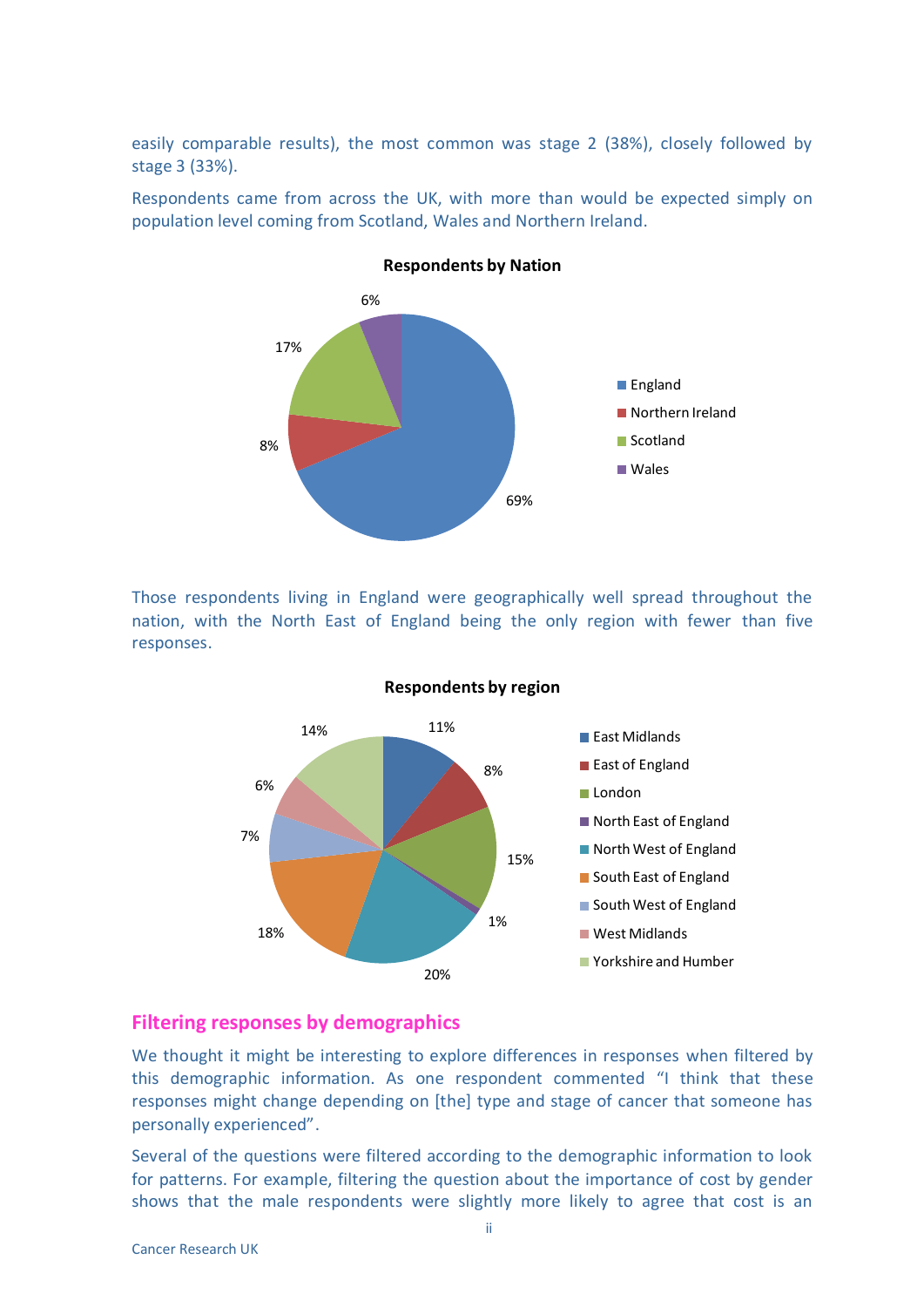important factor in deciding which treatments should be available, and more likely to be neutral to the idea.



**The cost to the NHS is an important factor for doctors to consider when deciding upon treatment**

Some differences were starker:



**It is more important to spend money on treatments that can help many people, instead of treatments that will only help a small number of people**

However, when most of the responses were looked at in this way, there was either little difference between the different segments of the population, or the sample size was too small to provide a statistically significant result.

This proved to be the case when looking at results by region. In the following graph England and Scotland have near identical percentage results, whereas there appear to be substantial differences in responses from Wales and Northern Ireland. However, as only 9 responses were received from Wales and 12 from Northern Ireland, it is difficult to draw conclusions from this.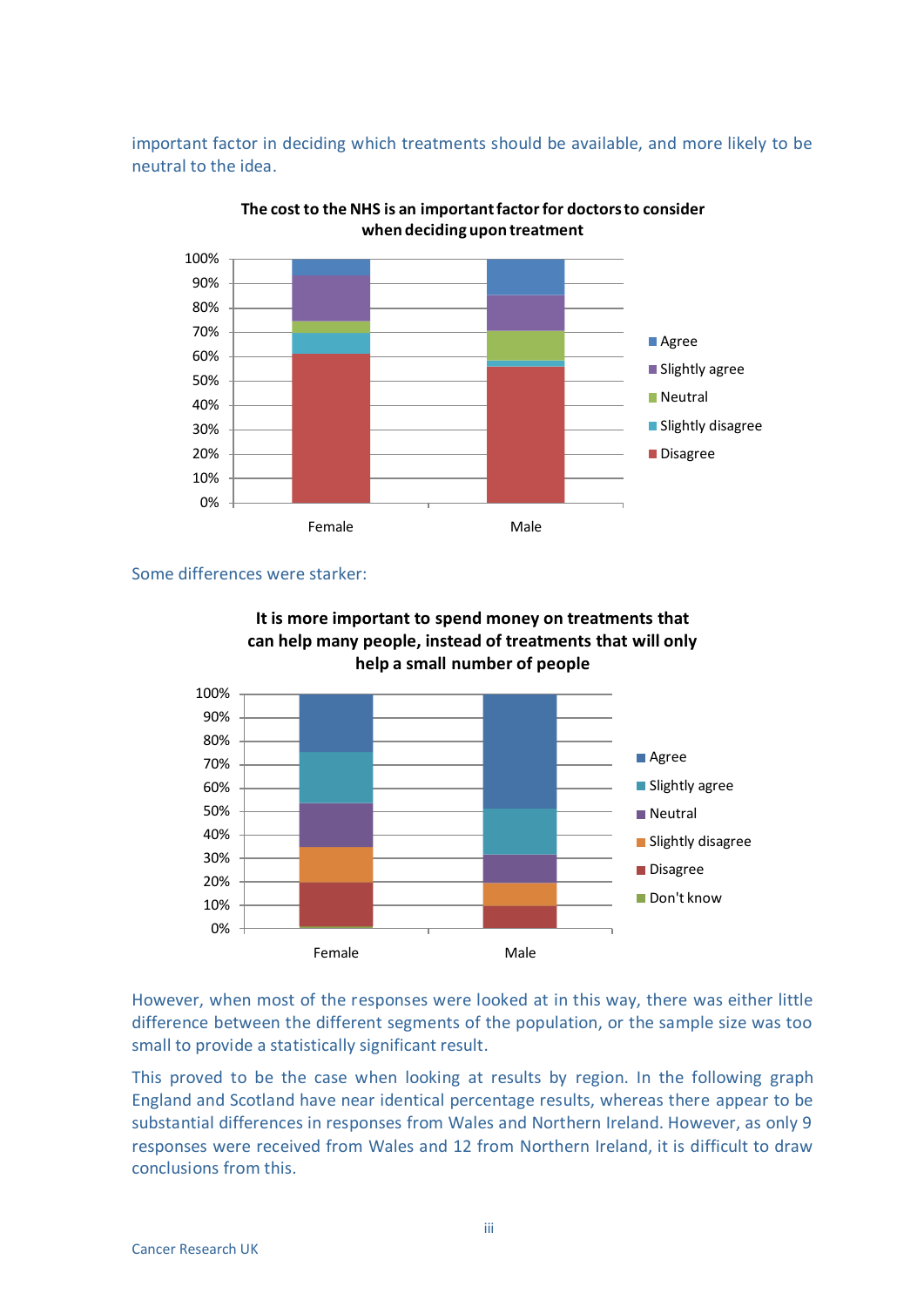

**The cost to the NHS is an important factor to consider when deciding upon treatment - by country**

The same issue was encountered when looking at the data by cancer stage or cancer type. Accurately correlating responses to type of cancer was complicated by the fragmented nature of the data – for example comparing one response for "acute myeloid leukaemia" and the 37 responses from people with breast cancer.

It was also clear from many of the comments on the survey that several of the respondents were not actually cancer patients themselves but were completing the form on behalf of a loved one who had. It may be interesting in future to compare how responses from family and friends on these issues compare to the responses from patients themselves.

In future surveys, we would therefore recommend the inclusion of categories for cancer type and stage rather than free text to enable deeper analysis of the data. Respondents should also be asked whether they are a cancer patient or if they are answering on behalf of someone else.